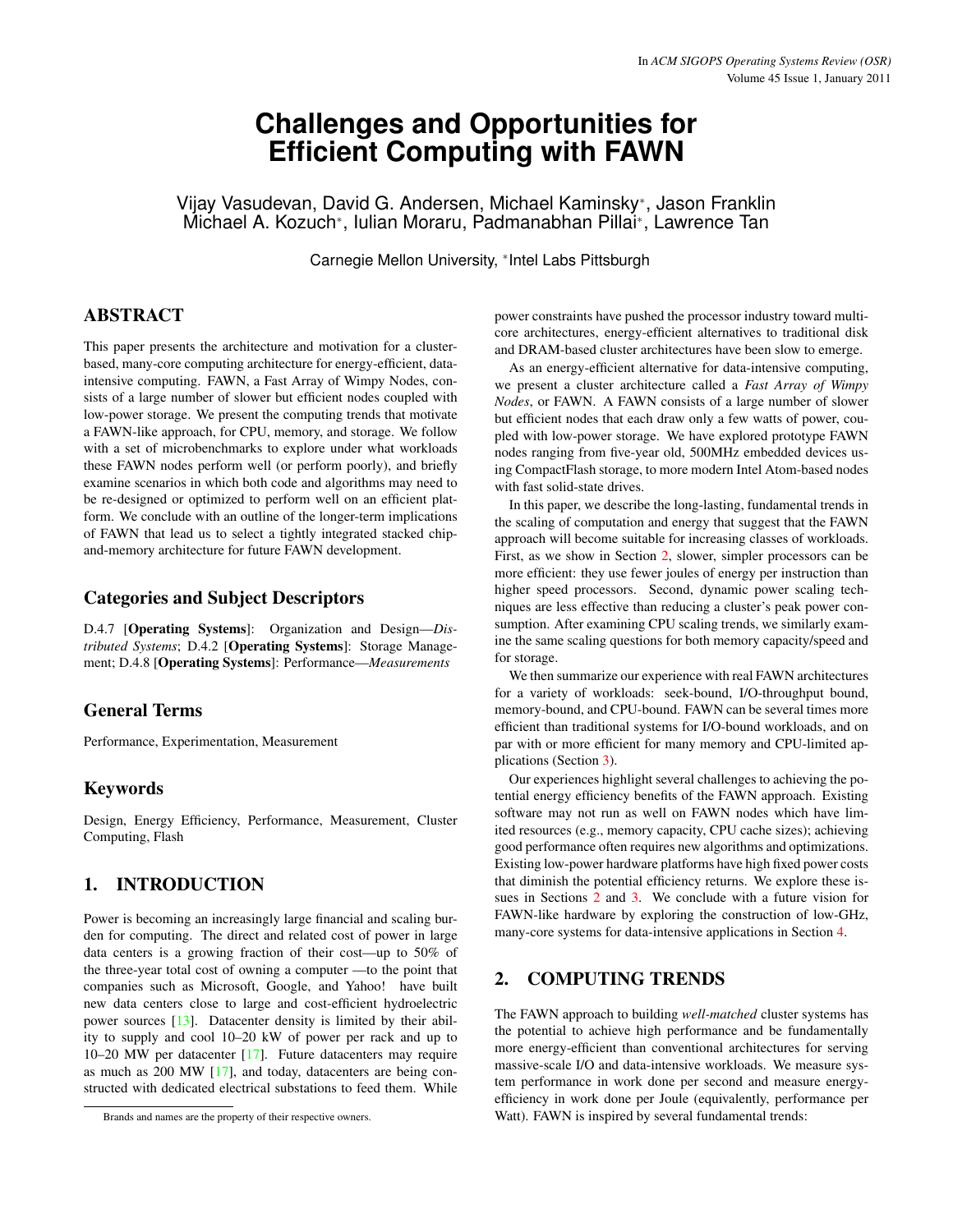<span id="page-1-0"></span>

Figure 1: Max speed (MIPS) vs. Instruction efficiency (MIPS/W) in log-log scale. Numbers gathered from publiclyavailable spec sheets and manufacturer product websites as of 2009.

Increasing CPU-I/O Gap Over the last several decades, the gap between CPU performance and I/O bandwidth has continually grown. For data-intensive computing workloads, storage, network, and memory bandwidth bottlenecks often cause low CPU utilization.

*FAWN Approach:* To efficiently run I/O-bound data-intensive, computationally simple applications, FAWN uses lower frequency, simpler processors selected to reduce I/O-induced idle cycles while maintaining high performance. The reduced processor speed then benefits from a second trend:

CPU power consumption grows super-linearly with speed Operating processors at higher frequency requires more energy, and techniques to mask the CPU-memory bottleneck come at the cost of energy efficiency. Branch prediction, speculative execution, outof-order execution and increasing the amount of on-chip caching all require additional processor die area; modern processors dedicate as much as half their die to L2/3 caches [\[15\]](#page-10-2). These techniques do not increase the speed of basic computations, but do increase power consumption, making faster CPUs less energy efficient.

*FAWN Approach:* A FAWN cluster's slower CPUs dedicate more transistors to basic operations. These CPUs execute significantly more *instructions per Joule* than their faster counterparts (Figure [1\)](#page-1-0): multi-GHz superscalar quad-core processors can execute approximately 100 million instructions per Joule, assuming all cores are active and avoid stalls or mispredictions. Lower-frequency inorder CPUs, in contrast, can provide over 1 billion instructions per Joule—an order of magnitude more efficient while still running at 1/3rd the frequency.

Worse yet, running fast processors below their full capacity draws a disproportionate amount of power:

Dynamic power scaling on traditional systems is surprisingly inefficient A primary energy-saving benefit of dynamic voltage and frequency scaling (DVFS) was its ability to reduce voltage as it reduced frequency [\[30\]](#page-10-3), but modern CPUs already operate near minimum voltage at the highest frequencies.

Even if processor energy was completely proportional to load, non-CPU components such as memory, motherboards, and power supplies have begun to dominate energy consumption [\[4\]](#page-9-0), requiring

<span id="page-1-1"></span>

Figure 2: Processor efficiency when adding 0.1W of fixed system overhead.

that all components be scaled back with demand. As a result, running a modern, DVFS-enabled system at 20% of its capacity may still consume over 50% of its peak power [\[28\]](#page-10-4). Despite improved power scaling technology, systems remain most energy-efficient when operating at peak utilization. Given the difficulty of scaling all system components, we must therefore consider "constant factors" for power when calculating a system's instruction efficiency. Figure [2](#page-1-1) plots processor efficiency when adding a fixed 0.1W cost for basic system components such as 10Mbps Ethernet (e.g., the Intel 82552V consumes 59mW at idle). Because these overheads dwarf the CPU power draw of tiny sensor-type processors that consume only micro-Watts, their efficiency as a cluster node drops significantly. The best operating point exists in the middle of the curve, where the fixed costs are amortized while still providing energy efficiency.

The 0.1W fixed overhead in Figure [2](#page-1-1) demonstrates that even a tiny amount of power draw can reduce the efficiency of extremely slow processors. In practice, these "fixed" costs vary depending on the platform. For example, a high end server processor would need a higher speed network with higher power draw to balance its processing capabilities, and so the fixed costs would be different than those for a slower balanced system.

The important lesson is that system designers must choose the processor that takes into account the *unavoidable* fixed costs of the rest of the system, and must engineer away the *avoidable* fixed costs. The system that best eliminates these avoidable fixed costs in relation to its processing capability will therefore see gains in energy efficiency. For example, SeaMicro's SM10000 consists of a custom networking fabric to connect its 512 Intel Atom nodes to amortize the power cost of networking in comparison to the processor power draw [\[25\]](#page-10-5).

Newer techniques aim for energy proportionality by turning machines off and using VM consolidation, but the practicality of these techniques is still being explored. Many large-scale systems often operate below 50% utilization, but opportunities to go into deep sleep states are few and far between [\[4\]](#page-9-0), while "wake-up" or VM migration penalties can make these techniques less energy-efficient. Also, VM migration may not apply for some applications, e.g., if datasets are held entirely in DRAM to guarantee fast response times.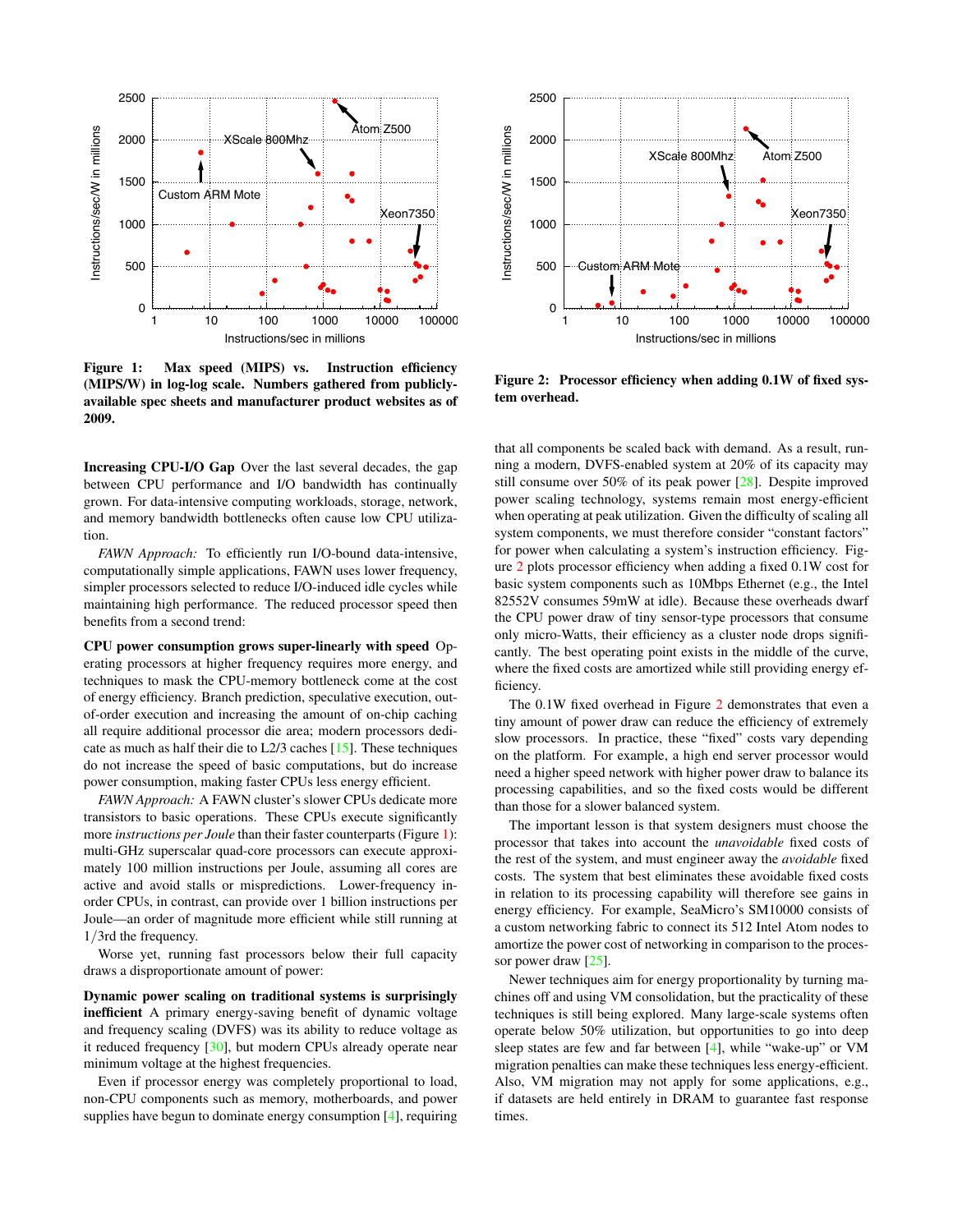Even if techniques for dynamically scaling below peak power were effective, operating below peak power capacity has one more drawback:

Peak power consumption limits data center density Data centers must be provisioned for a system's maximum power draw. This requires investment in infrastructure, including worst-case cooling requirements, provisioning of batteries for backup systems on power failure, and proper gauge power cables. FAWN significantly reduces maximum power draw in comparison to traditional cluster systems that provide equivalent performance, thereby reducing infrastructure cost, reducing the need for massive over-provisioning, and removing one limit to the achievable density of data centers.

Finally, energy proportionality alone is not a panacea: systems ideally should be both proportional *and* efficient at 100% load. In this paper, we show that there is significant room to improve energy efficiency, and the FAWN approach provides a simple way to do so.

### 2.1 Memory trends

The previous section examined the trends that cause CPU power to increase drastically with an increase in sequential execution speed. In pursuit of a balanced system, one must ask the same question of memory and storage as well.

Understanding DRAM power draw DRAM has, at a high level, three major categories of power draw:

*Idle/Refresh power draw*: DRAM stores bits in capacitors; the charge in those capacitors leaks away and must be periodically refreshed (the act of reading the DRAM cells implicitly refreshes the contents). As a result, simply storing data in DRAM requires nonnegligible power.

*Precharge and read power*: The power consumed inside the DRAM chip. When reading a few bits of data from DRAM, a larger line of cells is actually precharged and read by the sense amplifiers. As a result, random accesses to small amounts of data in DRAM are less power-efficient than large sequential reads.

*Memory bus power*: A significant fraction of the total memory system power draw—perhaps up to 40%—is required for transmitting read data over the memory bus back to the CPU or DRAM controller.

Design tradeoffs Designers can somewhat improve the efficiency of DRAM (in bits read per joule) by clocking it more slowly, for the same reasons mentioned for CPUs. In addition, both DRAM access latency and power grow with the distance between the CPU (or memory controller) and the DRAM: without additional amplifiers, latency increases quadratically with trace length, and power increases at least linearly. This effect creates an intriguing tension for system designers: Increasing the amount of memory per CPU simultaneously increases the power cost to access a bit of data. The reasons for this are several: To add more memory to a system, desktops and servers use a bus-based topology that can handle a larger number of DRAM chips; these buses have longer traces and lose signal with each additional tap. In contrast, the low-power DRAM used in embedded systems (cellphones, etc.), LPDDR, uses a pointto-point topology with shorter traces, limiting the number of memory chips that can be connected to a single CPU, and reducing substantially the power needed to access that memory.

<span id="page-2-1"></span>

Figure 3: Power increases with rotational speed and platter size. Solid shapes are 3.5" disks and outlines are 2.5" disks. Speed and power numbers acquired from product specification sheets.

# 2.2 Storage Power Trends

The energy draw of magnetic platter-based storage is related to several device characteristics, such as storage bit density, capacity, throughput, and latency. Spinning the platter at faster speeds will improve throughput and seek times, but requires more power because of the additional rotational energy and air resistance. Capacity increases follow bit density improvements and also increase with larger platter sizes, but air resistance increases quadratically with larger platter sizes, so larger platters also require more power to operate.

Figure [3](#page-2-1) demonstrates this tradeoff by plotting the efficiency versus speed for several modern hard drives, including enterprise, mo-bile, desktop, and "Green" products.<sup>[1](#page-2-2)</sup> The fastest drives spin at between 10-15K RPM, but they have a relatively low energy efficiency as measured by MB per Joule of max sustained sequential data transfer. The 2.5" disk drives are nearly always more energy efficient than the 3.5" disk drives. The most efficient drives are 2.5" disk drives running at 5400 RPM. Energy efficiency therefore comes at the cost of per-device storage capacity for magnetic hard drives.

Our preliminary investigations into flash storage power trends indicate that the number of IOPS provided by the device scales roughly linearly with the power consumed by the device, likely because these devices increase performance through chip parallelism instead of by increasing the speed of a single component.

# <span id="page-2-0"></span>3. WORKLOADS

In this section, we describe under what conditions a FAWN architecture can provide superior energy efficiency, and where traditional architectures can be as efficient, or in some cases, more energyefficient than low-power systems.

<span id="page-2-2"></span><sup>&</sup>lt;sup>1</sup>The figure uses MB/s data from vendor spec sheets, which are often best-case outer-track numbers. The absolute numbers are therefore somewhat higher than what one would expect in typical use, but the relative performance comparison is likely accurate.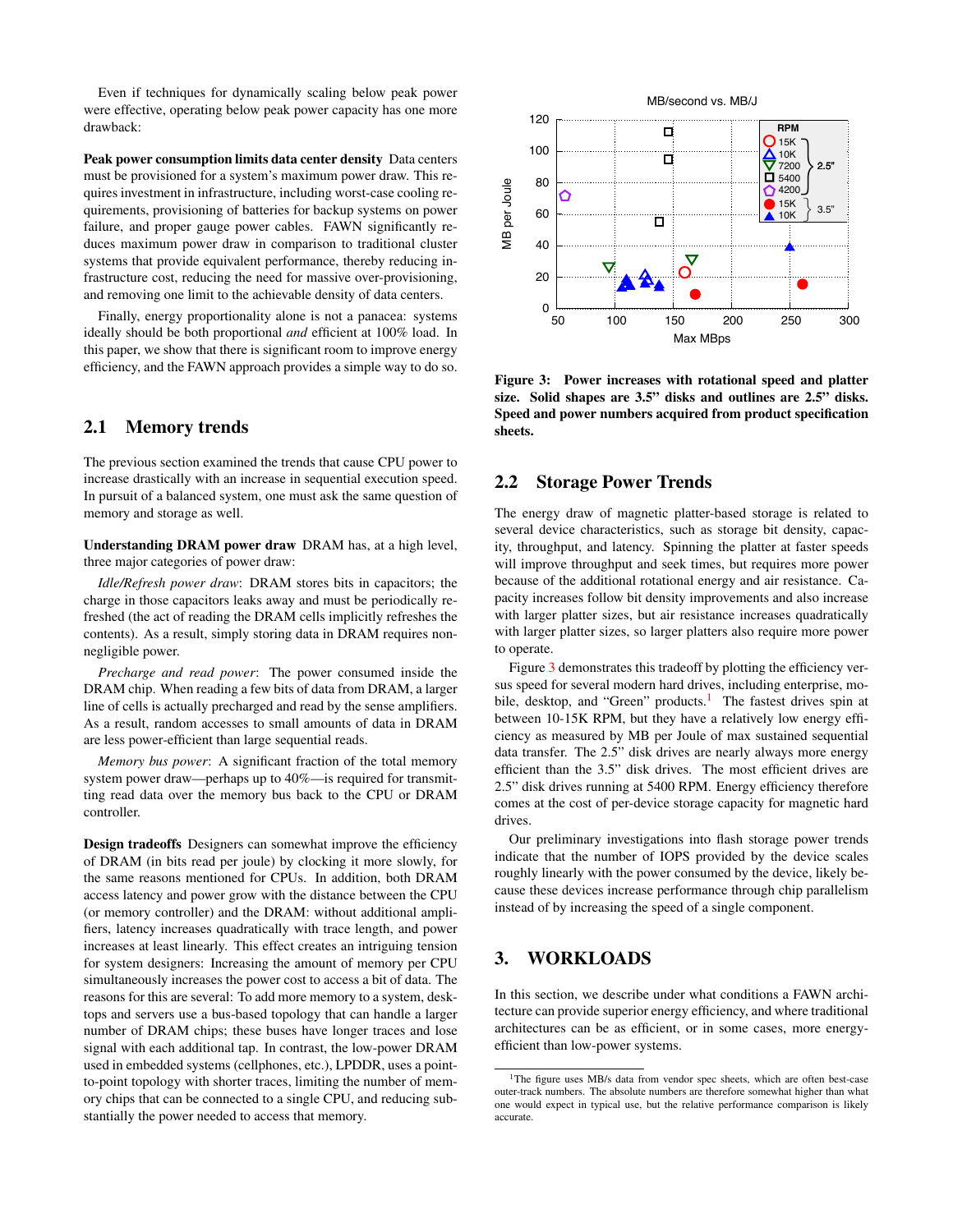# 3.1 Metrics

Evaluating large systems using only performance metrics such as throughput or latency is slowly falling out of favor as energy and space constraints inform the design of modern large scale systems. There are several metrics for energy efficiency, but the one we focus on is "work done per Joule" of energy, or equivalently, "performance per Watt."

Low-power VLSI designs have alternatively looked at the "energy-delay product," which multiplies the amount of energy to do an amount of work with the time it takes to do that amount of work. This penalizes solutions that reduce the amount of energy by reducing performance for energy efficiency gains. Others have gone further by proposing using "energy *delay*<sup>2</sup> " to further penalize solutions that simply reduce voltage at the expense of performance.

However, for large-scale cluster computing applications that are consuming a significant fraction of energy in datacenters worldwide, "work done per Joule" is an appropriate metric. This metric relies on being able to parallelize workloads, which is often explicitly provided by data-intensive computing models such as MapReduce [\[10\]](#page-10-6) that harness data-parallelism.

More specifically, when the amount of work is fixed but parallelizable, one can use a larger number of slower machines yet still finish the work in the same amount of time—for example, ten nodes running at one-tenth the speed of a traditional node. If the aggregate power used by those ten nodes is less than that used by the traditional node, then the ten-node solution is more energy-efficient.

### 3.2 Taxonomy

We begin with a broad classification of the types of workloads found in data-intensive computing whose solution requires largescale datacenter deployments:

- 1. I/O-bound workloads
- 2. Memory/CPU-bound workloads
- 3. Latency-sensitive, but non-parallelizable workloads
- 4. Large, memory-hungry workloads

The first of these workloads, I/O-bound workloads, have running times that are determined primarily by the speed of the I/O devices (typically disks for data-intensive workloads). I/O-bound workloads can be either seek- or scan-bound, and represent the lowhanging fruit for the FAWN approach, as described in our earlier work [\[2\]](#page-9-1). In the next sections, we discuss two examples of I/Obound workloads: key-value storage and large sorts.

The second category includes CPU and memory-bound workloads, where the running time is limited by the speed of the CPU or memory system. The last two categories represent workloads where the FAWN approach may be less useful. Latency-sensitive workloads require fast responses times to provide, for example, an acceptable user-experience; anything too slow (e.g., more than 50ms) impairs the quality of service unacceptably. Finally, large, memoryhungry workloads frequently access data that can reside within the memory of traditional servers (on the order of a few to 10s of gigabytes per machine today). As we describe in Section [3.6.2,](#page-7-0) the data structure created in grep when searching for millions of short phrases requires several gigabytes of memory and is accessed randomly. This causes frequent swapping on FAWN nodes with limited memory, but fits entirely in DRAM on modern servers.

<span id="page-3-0"></span>

| <b>System / Storage</b>                                                                | <b>OPS</b>              | <b>Watts</b>        | Oueries<br><b>Joule</b> |
|----------------------------------------------------------------------------------------|-------------------------|---------------------|-------------------------|
| <b>Embedded Systems</b><br>Alix3c2 / Sandisk(CF)                                       | 1298                    | 3.75                | 346                     |
| Modern Systems<br>Server i7 / Fusion-io<br>Desktop $i7 / X25-E (x6)$<br>Atom / $X25-E$ | 61494<br>59448<br>10760 | 194<br>98.0<br>22.3 | 317.0<br>606.6<br>482.5 |

Table 1: Query performance and efficiency for different machine configurations. The Atom node is a prototype.

### <span id="page-3-1"></span>3.3 Key-value Workload

Our prior work proposed the Fast Array of Wimpy Nodes (FAWN) architecture, which uses a large number of FAWN nodes that act as data storage/retrieval nodes [\[2\]](#page-9-1). These nodes use energyefficient, low-power processors combined with low-power storage and a small amount of DRAM. We compare FAWN-type systems with traditional architectures to understand which system is more energy-efficient in terms of work done per Joule. For all experiments where we measure energy efficiency, we use a "Watts Up?" power meter that integrates power draw at the wall socket and reports the power consumed in Watts once per second [\[29\]](#page-10-7). We calculate the number of Joules consumed during the course of each experiment to compute energy efficiency values, and report the average power draw during the course of the experiment where appropriate.

Table [1](#page-3-0) presents an update of the exploration that we began in our previous work. It shows the rate at which various node configurations can service requests for random key-value pairs (1 KB values) from an on-disk dataset, via the network. When we began this work over two years ago, the best embedded system (Alix3c2) using CompactFlash (CF) storage was six times more power-efficient (in queries/joule) than a 2008-era low-power desktop equipped with a contemporary SATA-based flash device (see [\[2\]](#page-9-1) for these numbers).

Since our initial exploration, however, the low-power server market has expanded dramatically. We recently benchmarked several modern systems to understand which platform can provide the highest queries per Joule for persistent key-value storage. We have included in our comparisons three different systems that all use modern flash devices. At the high-end server level (Server i7), we use a dual-socket quad-core, rackmount Intel Core i7 (Nehalem) processor system with 16 GB of DRAM and an 80 GB Fusion-io ioDrive on a PCI-e interface. To approximate a modern low-power server, we used a prototype Intel Pineview Atom-based system with two 1.8GHz cores, 2 GB of DRAM and an Intel X25-E SATA-based SSD. Unfortunately, production versions of this system were not available at the time we conducted this research: The prototype had only a 100 Mbps Ethernet, which limited its performance, and the motherboard used low-efficiency voltage converters, which increased its power consumption. Between these extremes, we configured a "desktop" Core i7-based system with a single quad-core Core i7 860, 2 GB of DRAM, and 6 X25-E SATA drives. We attempted to balance this system by adding two SATA PCI-e cards because the motherboard supported only 4 SATA ports. We also reduced the power of this system by replacing the 40 W graphics card with a PCI card, and removed several extra DRAM chips for this particular experiment; through these efforts we reduced the desktop idle power to 45 W.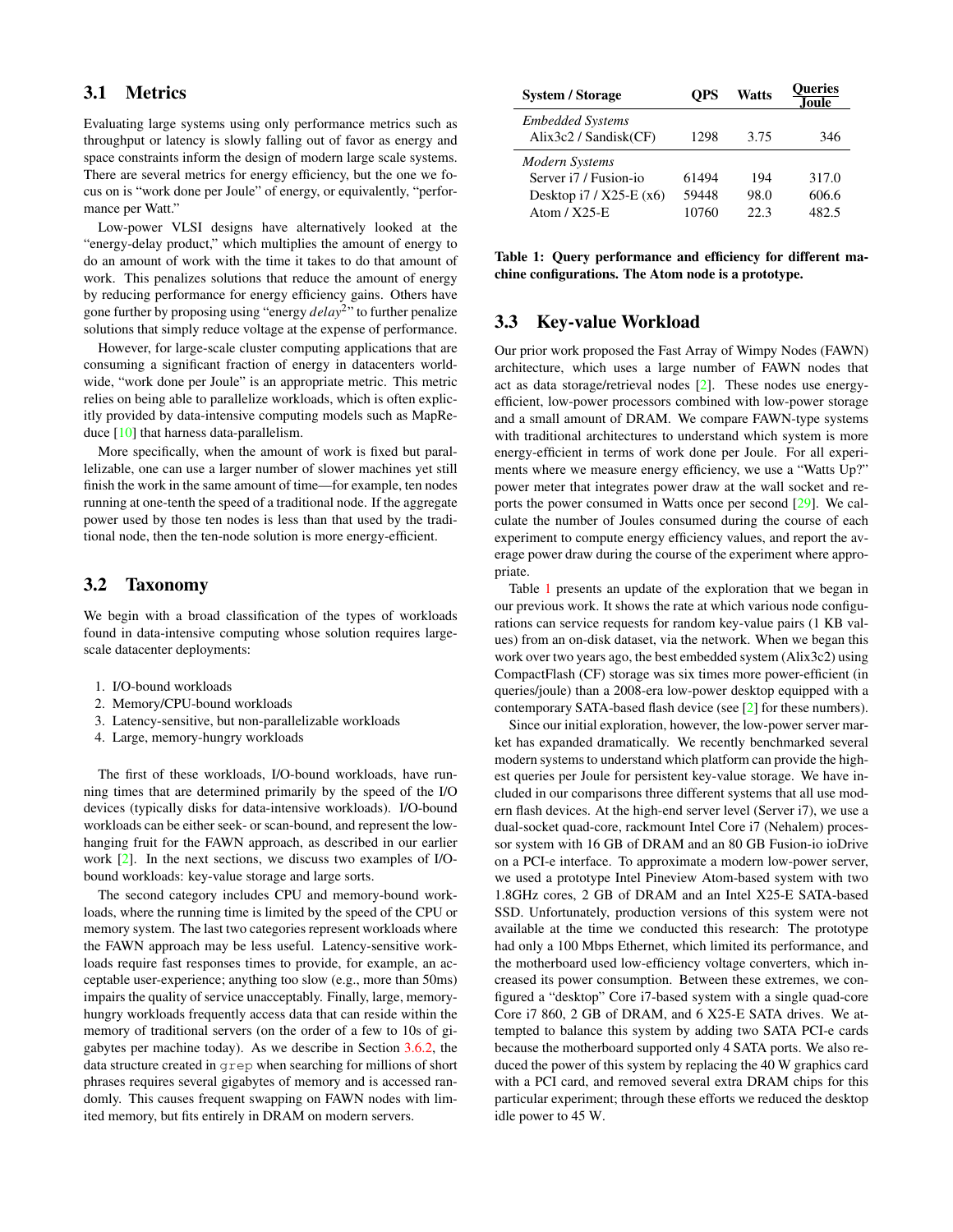Table [1](#page-3-0) shows that both the high-end server and desktop system could serve about 60,000 1 KB queries per second from flash (queries and responses are over the network); the server's power draw was 194 W averaged over the length of the experiment, whereas the desktop's was far less at 98 W. Thus, the desktop system was twice as energy-efficient as the server machine. In contrast, the Atom system could only provide 10,760 queries per second because it was limited by the 100 Mbps Ethernet. Despite drawing only 22.3 W, its limited performance placed its energy efficiency in between the other two systems.

There are two interesting observations to be made about these results. First, we note that the 60,000 queries/sec that both the server and the desktop provided is below saturation of the storage devices: The Fusion-io can provide 100,000 4 KB random reads per second and each X25-E can theoretically provide 35,000 4 KB random reads based on filesystem benchmarking tools such as iozone [\[16\]](#page-10-8) and fio [\[1\]](#page-9-2). Understanding this disparity is a topic of ongoing work. However, we note that when all values are retrieved from the filesystem buffer cache and avoid going to the device driver, the i7 systems can saturate a 1 Gbps network with requests, suggesting that the problem is specific to the I/O interface between our software and the flash devices.

Some of the performance bottlenecks may be fixed through software optimization while others may be more fundamentally related to the required processing or hardware architecture of the individual systems. *None* of the modern systems above are perfectly balanced in their use of CPU, memory and I/O, so we cannot make a strong conclusion about which platform will eventually be the most energy-efficient once any software bottlenecks are removed. But the main takeaway is that the lower-power systems (Atom and Desktop i7) are currently significantly more energy-efficient than traditional server architectures, and understanding the bottlenecks of each system should inform the design of future energy-efficient and balanced platforms for persistent key-value storage.

### 3.4 Memory-bound workloads

In the previous section, we discussed workloads whose working sets were large enough to require access to disks or flash, and that the computations on that data are simple enough to make the workload I/O-bound. In the next few sections, we explore some worstcase workloads designed to be *more* energy-efficient on traditional, high-power, high-speed systems than low-power, low-speed systems.

#### *3.4.1 Cache-bound Microbenchmark*

Workload description: We created a synthetic memory-bound benchmark that takes advantage of out-of-order execution and large caches. This benchmark repeatedly performs a matrix transpose multiplication, reading the matrix and vector data from memory and writing the result to memory. We chose matrix transpose specifically to have poor locality. The matrix data is in row-major format, which means that the transpose operation cannot sequentially stream data from memory. Each column of the matrix is physically separated in memory, requiring strided access and incurring more frequent cache evictions when the matrix does not fit entirely in cache.

The vector multiplications are data-independent to benefit from instruction reordering and pipelining, further biasing the workload in favor of modern high-speed, complex processors. We ran the

<span id="page-4-1"></span>

Figure 4: Efficiency vs. Matrix Size. Green vertical lines show cache sizes of each processor.

benchmark with various input matrix sizes. We estimate the metric of performance, FLOPS (floating point operations per second) as the number of multiply operations performed, though we note that this workload is more memory-intensive than CPU-intensive.[2](#page-4-0)

Evaluation hardware: In this experiment, we compared only the i7-Desktop to our Atom chipset; the i7-Server's large fixed costs make it less efficient than the i7-Desktop in all cases. The i7- Desktop operates 4 cores at a max of 2.8GHz, though we used the Linux CPU ondemand scheduler to choose the appropriate speed for each workload. The i7 860 has a 32 KB L1 cache and a 256 KB L2 cache *per core*, and also has an 8 MB L3 cache shared across all 4 cores. We enabled two-way Hyper-threading (Simultaneous Multi-Threading) so that the system exposed 8 "processors" to the operating system. Finally, we removed all but one X25-E and one 2 GB DRAM DIMM to further reduce power. At idle, the power consumed by the machine was 40 W and at full load reached 130 W.

The Atom's processor cores each have a 24 KB L1 data cache and a 512 KB L2 cache. Two-way hyper-threading was enabled, exposing 4 "processors" to the OS. At idle, the Atom system consumed 18 W and at full load would reach 29 W.

Results: Figure [4](#page-4-1) shows the energy efficiency (in KFLOPS/W) of our matrix multiply benchmark as a function of the size of the matrix being multiplied. When the matrix fits in the L1 data cache of both the i7-Desktop and the Atom, the Atom is roughly twice as efficient as the i7-Desktop. As the matrix size exceeds the L1 data cache, most memory accesses hit in L2 cache, and the efficiency drops by nearly a factor of two for both systems, with the Atom retaining higher energy efficiency.

The i7-Desktop's efficiency drops even further as the matrix size exhausts the 256 KB of L2 cache per core and accesses hit in L3. As the matrix size overflows the L2 cache on the Atom, most accesses then fall back to DRAM and efficiency remains flat thereafter. Meanwhile, the matrix size fits within the 8 MB L3 cache of the i7. Once the matrix grows large enough, most of its accesses

<span id="page-4-0"></span><sup>&</sup>lt;sup>2</sup>Comparing the FLOPS numbers here to those found in other CPU-intensive benchmarks such as in the Green500 competition will underestimate the actual computational capabilities of the platforms we measured, because this benchmark primarily measures memory I/O, not floating point operations.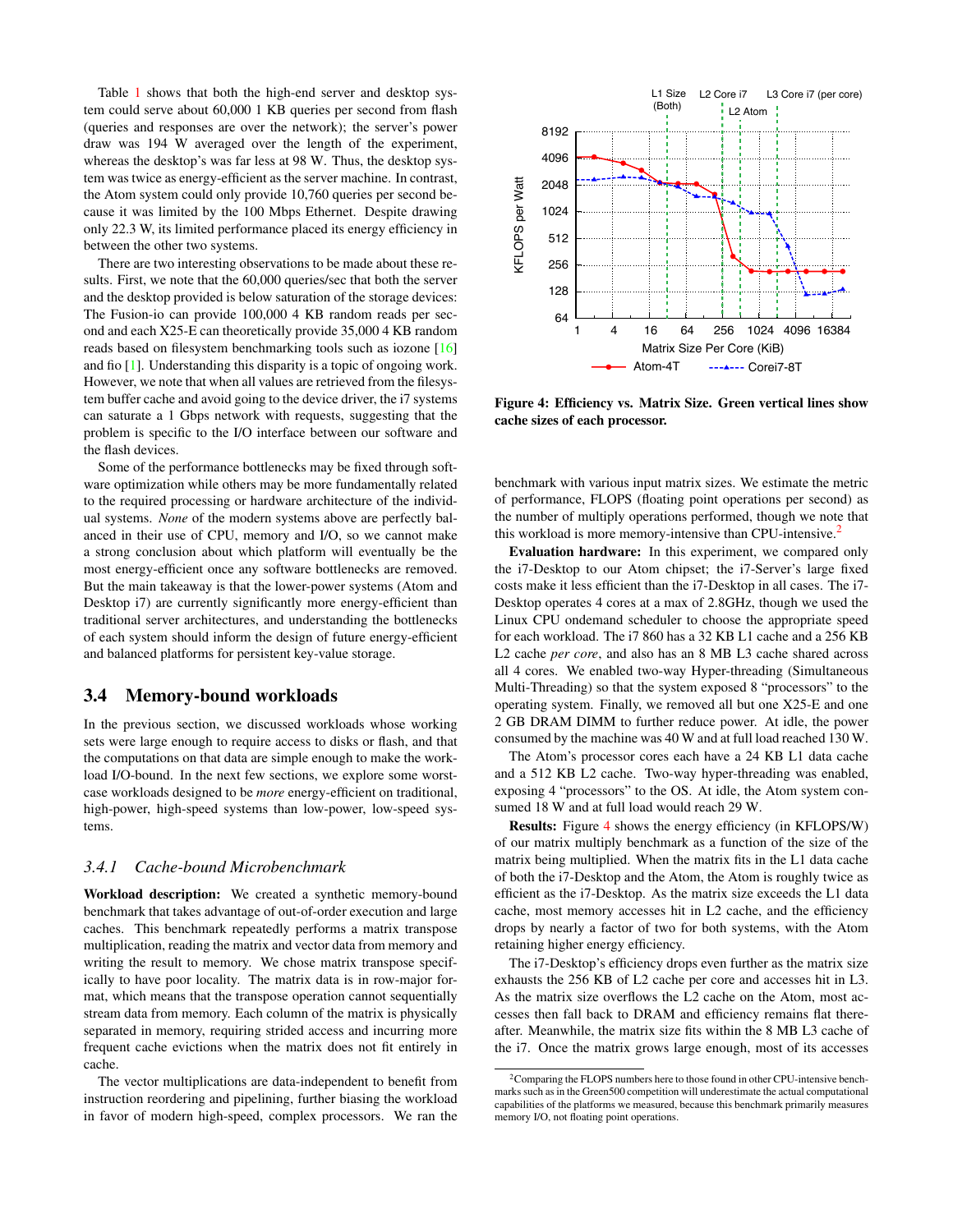<span id="page-5-0"></span>

Figure 5: Efficiency vs. Matrix Size, Single Thread

then fall back to DRAM, and its energy efficiency drops below that of the Atom.

The main takeaway of this experiment is that when the working set fits in the same caches of each architecture, the Atom is up to twice as energy-efficient as the i7-Desktop. However, when the workload fits in the L2/L3 cache of the i7-Desktop but exhausts the Atom's on-die cache, the i7-Desktop is considerably more efficient, sometimes by a factor of four.

In other words, workloads that are cache-resident on a traditional system but not on a FAWN can be more efficient on the traditional system simply because of the amount of cache available on traditional systems.

The above experiment used OpenMP to run multiple threads simultaneously, eight threads on the i7-Desktop and four threads on the Atom. Running multiple threads is required to fully tax the CPU and memory systems of each node. We also ran the same experiment with one thread, to see how efficiency scales with load. Figure [5](#page-5-0) shows that with one thread, the i7-Desktop is more efficient regardless of the size of the matrix.

This can be explained by *fixed power costs*. The i7-Desktop running one thread consumed 70 W (versus 40 W at idle), and the Atom running one thread consumed 20 W (versus 18 W at idle). The Atom platform we evaluated therefore has a large cost of not operating at full capacity. Its energy-proportionality is much worse than that of the i7-Desktop. Because the Atom was, at best, only twice as energy efficient as the i7-Desktop for this worst-case workload at 100% load, the inefficient chipset's power overhead dominates the CPU power and reduces the energy efficiency at low-load signifi-cantly.<sup>[3](#page-5-1)</sup>

#### *3.4.2 JouleSort*

The above microbenchmark described a tightly controlled cache size-bound experiment showing that differences in cache sizes can significantly impact energy efficiency comparisons. But these discontinuities appear in more real world macrobenchmarks as well. More specifically, in this section we look at sorting many small records and describe our experiences competing for the 2010 10GB JouleSort competition. Our best system consists of a machine with a low-power server processor and five flash drives, sorting the 10GB dataset in 21.2 seconds  $(\pm 0.227s)$  seconds with an average power of 104.9W ( $\pm$ 0.8W). This system sorts the 10GB dataset using only 2228 Joules ( $\pm$ 12 J), providing 44884 ( $\pm$ 248) sorted records per Joule.

Our entry for the 10GB competition tried to use the most energyefficient platform we could find that could hold the dataset in memory to enable a one-pass sort. We decided to use a one-pass sort on this hardware over a two-pass sort on more energy efficient hardware (such as Intel Atom-based boards) after experimenting with several energy efficient hardware platforms that were unable to address enough memory to hold the 10GB dataset in memory. The low-power platforms we tested suffered from either a lack of I/O capability or high, relative fixed power costs, both stemming from design decisions made by hardware vendors rather than being informed by fundamental properties of energy and computing.

Hardware: Our system uses an Intel Xeon L3426 1.86GHz quad-core processor (with two hyperthreads per core, TurboBoostenabled) paired with 12GB of DDR3-1066 DRAM (2 DIMMS were 4GB modules and the other 2 DIMMS were 2GB modules). The mainboard is a development board from 2009 based on an Intel 3420 chipset (to the best of our knowledge, this confers no specific power advantage compared to off-the-shelf versions of the board such as the Supermicro X8SIL-F or Intel S3420GPV Server Board), and we used a Prolimatech "Megahalems" fanless heatsink for the processor.

For storage, we use four SATA-based Intel X25-E flash drives (three had a 32GB capacity and one had 64GB), and one PCIebased Fusion-io ioDrive (80GB). We use a 300W standard ATX power supply (FSP300) with a built-in and enabled cooling fan.

The storage devices were configured as follows: one small partition of a 32GB X25-E contained the OS. The other three X25-Es, the leftover portions of the OS disk, and the Fusion-IO (partitioned into three 10GB partitions) were arranged in a single partition software RAID-0 configuration. Both the input and output file were located in a single directory within this partition. We used a Fusion-io in addition to 4 X25-Es because the SATA bus exists on the DMI bus with a bandwidth limitation of 10Gbps in theory and slightly less in practice. The Fusion-io was in a PCIe slot that is independent of the DMI bus and had a much higher bandwidth to the processor and memory system. Using both types of devices together therefore allowed us to more easily saturate the I/O and CPU capabilities of our system.

System power and software: The total power consumption of the system peaks at about 116 W during the experiment, but as mentioned below, averages about 105W over the duration of the sort runs. While we do not have individual power numbers for each component during the experiment, the {processor, DRAM, motherboard, power supply} combination consumes about 31 W at idle, the Fusion-io adds 6W at idle, and each X25-E adds about 1W to the idle power consumption for a total of 43 W at idle with all components attached.

All of our results are using Ubuntu Linux version 9.04 with kernel version 2.6.28 for driver compatibility with the Fusion-io device. We used ext4 with journaling disabled on the RAID-0 device. We use the gensort utility provided by the competition organizers (<http://sortbenchmark.org>) to create the  $10<sup>8</sup>$  100-byte records and use valsort to validate our final out-

<span id="page-5-1"></span><sup>&</sup>lt;sup>3</sup>In the case of our particular system, many of the fixed energy costs are due to non-"server" components: the GPU and video display circuitry, extra USB ports, and so on. Some components, however, such as the Ethernet port, cannot be eliminated. These same factors preclude the use of extremely low-power CPUs, as discussed in Section [2.](#page-0-0)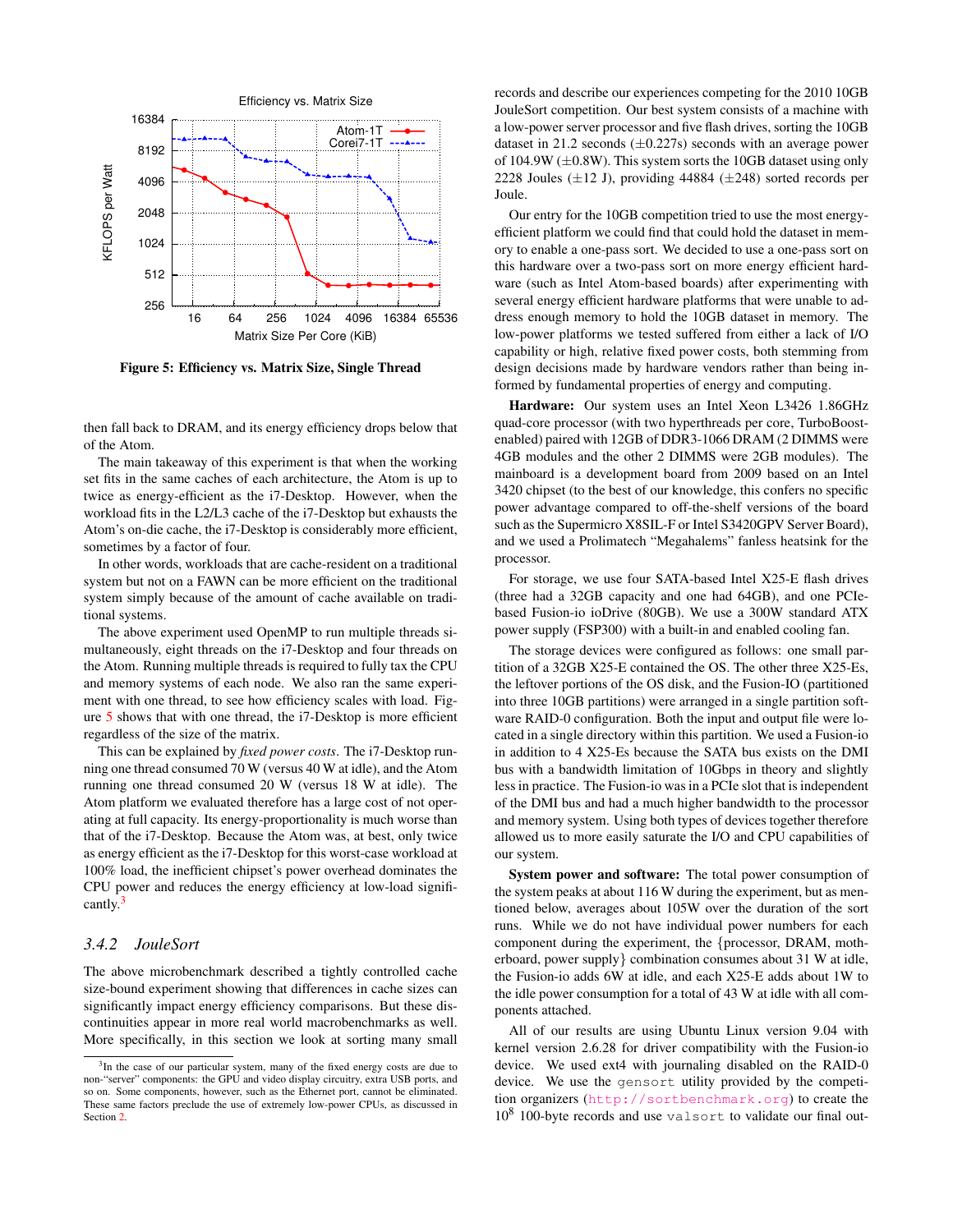<span id="page-6-0"></span>

|                  | Time(s) | Power $(W)$ | Energy $(J)$ | SRecs/J |
|------------------|---------|-------------|--------------|---------|
| Run 1            | 21.278  | 105.4       | 2242.5       | 44593   |
| Run <sub>2</sub> | 21.333  | 104.1       | 2219.8       | 45049   |
| Run <sub>3</sub> | 21.286  | 104.9       | 2232.6       | 44791   |
| Run 4            | 21.454  | 104.1       | 2233.7       | 44769   |
| Run <sub>5</sub> | 20.854  | 106.0       | 2211.5       | 45218   |
| Avg              | 21.241  | 104.9       | 2228.0       | 44884   |
| Error            | 0.227   | 0.849       | 12.273       | 247.564 |

Table 2: Summary of JouleSort Experiment Results.

<span id="page-6-1"></span>

|                  | In CPU | Out CPU | Input BW | Output BW |
|------------------|--------|---------|----------|-----------|
|                  | Util   | Util    | (MB/s)   | (MB/s)    |
| Run 1            | 343    | 628     | 973.71   | 1062      |
| Run 2            | 339    | 651     | 953.29   | 1074      |
| Run <sub>3</sub> | 339    | 613     | 971.82   | 1056      |
| Run 4            | 336    | 622     | 975.61   | 1050      |
| Run 5            | 343    | 646     | 976.56   | 1081      |
| Avg              | 340    | 632     | 970.198  | 1065      |
| Error            | 3      | 16.078  | 9.626    | 12.759    |

#### Table 3: JouleSort CPU and bandwidth statistics.

put file. For sorting, we used a trial version of NSort software (<http://www.ordinal.com>).

Results: Our results are summarized in the Table [2.](#page-6-0) Our system improves upon the January 2010 Daytona winner by nearly a factor of two, and also improves upon the January 2010 Indy winner by 26% [\[5\]](#page-10-9). The January 2010 Indy winner group's more recent entry closes this gap to 5% for the Indy designation and 12% for the Daytona designation.

We log the statistics provided by NSort for comparison with [\[9\]](#page-10-10). Table [3](#page-6-1) summarizes the information (Utilization measured out of a total of 800% and bandwidth measured in terms of MB/s for reading and writing the data).

Experiences: Our submission used a server-class system as opposed to a low-power component system like the Intel Atom. The dominating factor in this choice was the ability of our server system to hold the entire 10GB dataset in DRAM to enable a one-pass sort—in this case, the energy efficiency benefits of performing a one-pass sort outweighed the hardware-based energy efficiency of low-power platforms that must perform a two-pass sort. Our submission tried to use the most energy-efficient platform we could find that allowed for a one-pass sort, and this turned out to use the low-frequency Xeon platform described above. Below, we describe some details about what other systems we tried before settling on the entry system described above.

Alternative Platforms: We tried several alternative low-power configurations based on the Intel Atom as part of our research into the FAWN approach [\[2\]](#page-9-1). In particular, we began with the Zotac Ion board based on an Intel Dual-core Atom 330 (also used by Beckmann et. al) paired with 4 Intel X25-E drives. Without any special software tweaking, we were able to get approximately 35000 SRecs/J at an average power of about 33W. We also tried to use the NVidia GPU available on the Ion to do a portion of the sorting, but found that the I/O was the major bottleneck regardless.

We also experimented with a single core Atom board by Advantech paired with 1 X25-E, and a dual-core Atom Pineview develop-

<span id="page-6-2"></span>

| Workload            | i7-Desktop | Atom    |
|---------------------|------------|---------|
| SHA-1               |            |         |
| MB/s                | 360        | 107     |
| Watts               | 75         | 19.1    |
| MB/J                | 4.8        | 5.6     |
| SHA-1 multi-process |            |         |
| MB/s                | 1187       | 259     |
| Watts               | 117        | 20.7    |
| MB/J                | 10.1       | 12.51   |
| RSA                 |            |         |
| Sign/s              | 8748       | 1173.5  |
| Verify/s            | 170248     | 21279.0 |
| Watts               | 124        | 21.0    |
| Sign/J              | 70.6       | 55.9    |
| Verify/J            | 1373       | 1013    |

Table 4: Encryption Speed and Efficiency

ment board with two X25-Es. These boards were both lower power than the Zotac Ion—the Pineview board moved from a three-chip to a two-chip solution, placing the graphics and memory controllers on-die, thus reducing chipset power slightly. We also tried attaching a Fusion-io board to a dual-core Atom system, but because the Fusion-io currently requires significant host processing and memory, the Atom could not saturate the capabilities of the drive and so was not currently a good fit.

# 3.5 CPU-bound workloads

The memory-bound workloads in the previous section required frequent memory accesses per computation across a large dataset Next, we look at a CPU-intensive task: cryptography. Table [4](#page-6-2) shows several assembly-optimized OpenSSL speed benchmarks on the i7-Desktop and Atom systems described above. On SHA-1 workloads, we find that the Atom-based platform is slightly more efficient in terms of work done per Joule than the i7-Desktop architecture, and for RSA sign/verify, the reverse is true.

This flip in efficiency appears to be due to the optimization choices made in the assembly code versions of the algorithms. The OpenSSL "C" implementations of both SHA-1 and RSA are both more efficient on the Atom; we hypothesize that the asm version is tuned for high-performance CPUs. The SHA-1 assembly implementation, in contrast, was recently changed to use instructions that also work well on the Atom, and so its efficiency again exceeds that of the i7-Desktop. These results suggest that, first, CPU-bound operations can be as or more efficient on low-power processors, and second, they underscore that nothing comes for free: code must sometimes be tweaked, or even rewritten, to run well on these different architectures.

### 3.6 Limitations

FAWN and other low-power many-core cluster architectures may be unsuited for some datacenter workloads. These workloads can be broadly classified into two categories: latency-sensitive, nonparallelizable workloads and memory-hungry workloads.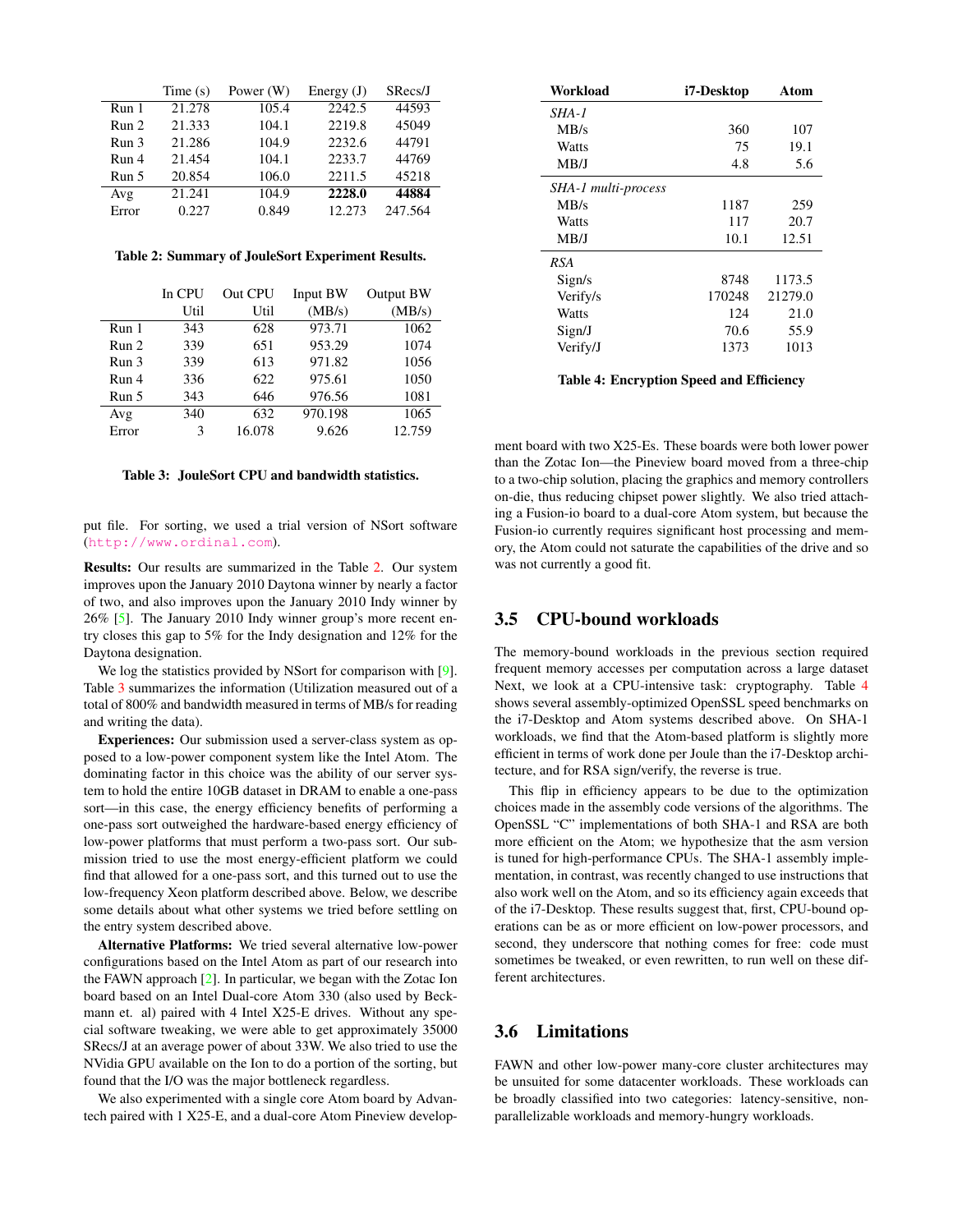#### *3.6.1 Latency-sensitive, non-parallelizable*

As mentioned previously, the FAWN approach of reducing speed for increased energy efficiency relies on the ability to parallelize workloads into smaller discrete chunks, using more nodes in parallel to meet performance goals; this is also known as the scale-out approach. Unfortunately, not all workloads in data-intensive computing are currently amenable to this type of parallelism.

Consider a workload that requires encrypting a 64 MB chunk of data within 1 second, and assume that a traditional node can optimally encrypt at 100 MB/sec and a FAWN node at 20 MB/sec. If the encryption cannot be parallelized, the FAWN node will not encrypt data fast enough to meet the strict deadline of 1 second, whereas the traditional node would succeed. Note that if the fastest system available was insufficient to meet a particular latency deadline, parallelizing the workload here would no longer be optional for either architecture. Thus, the move to many-core architectures (with individual core speed reaching a plateau) poses a similar challenge of requiring application parallelism.[4](#page-7-1)

### <span id="page-7-0"></span>*3.6.2 Memory-hungry workloads*

Workloads that demand large amounts of memory per process are another difficult target for FAWN architectures. We examined a workload derived from a machine learning application that takes a massive-data approach to semi-supervised, automated learning of word classification. The problem reduces to counting the number of times each phrase, from a set of thousands to millions of phrases, occurs in a massive corpus of sentences extracted from the Web. Our results are promising but challenging. FAWN converts a formerly I/O-bound problem into a memory size-bound problem, which requires algorithmic and implementation attention to work well. The Alix3c2 nodes can grep for a single pattern at 25 MB/sec, close to the maximum rate the CF can provide. However, searching for thousands or millions of phrases with the naive Aho-Corasick algorithm in grep requires building a DFA data structure that requires several gigabytes of memory. Although this structure fit in the memory of conventional architectures equipped with 8–16 GB of DRAM, it quickly exhausted the 256 MB of DRAM on each individual FAWN node.

To enable this search to function on a node with tight memory constraints, we optimized the search using a rolling hash function and large bloom filter to provide a one-sided error grep (false positive but no false negatives) that achieves roughly twice the energy efficiency (bytes per second per Watt) as a conventional node [\[20\]](#page-10-11).

However, this improved efficiency came at the cost of considerable implementation effort. Our experience suggests that efficiently using FAWN nodes for some scan-based workloads will require the development of easy-to-use frameworks that provide common, heavily-optimized data reduction operations (e.g., grep, multi-word grep, etc.) as primitives. This represents an exciting avenue of future work: while speeding up hardware is difficult, programmers have long excelled at finding ways to optimize CPU-bound problems.

An interesting consequence of this optimization was that the same techniques to allow the problem to fit in DRAM on a FAWN node drastically improved cache performance on more conventional architectures: We were able to apply the techniques we developed to double the speed of virus scanning on desktop machines [\[8\]](#page-10-12).

### 3.7 Lessons Learned

In this section, we summarize some of the lessons we have learned about applying FAWN to a broader set of workloads. We break down these lessons into two different categories: software challenges and hardware challenges.

#### *3.7.1 Software Challenges*

A recurring theme that arises in working with FAWN systems is that existing software often does not run as well on FAWN node platforms. When deploying out-of-the-box software on FAWN and finding poor efficiency results, it is critically important to identify precisely the characteristics of the workload or the software that reduce efficiency. For example, many applications are becoming increasingly memory hungry as server-class hardware makes more memory per node available. As we have shown, the working set size of a cache- or memory-bound application can be an important factor in the FAWN vs. traditional comparison. If these applications cannot reduce their working set size, this is a fundamental limitation that FAWN systems may not overcome. Fortunately, many algorithmic changes to software can improve memory efficiency to the point where the application's performance on a FAWN platform significantly increases. This emphasizes that writing efficient software on top of efficient hardware has a large role in improving energy efficiency.

Memory efficiency is not the only software challenge to overcome when considering FAWN systems. By shrinking the CPU– I/O gap, more balanced systems may become CPU-bound when processing I/O by exposing previously unimportant design and implementation inefficiencies. In our work, for example, we have observed that the Linux block layer—designed and optimized for rotating media—imposes high per-request overhead that makes it difficult to saturate a modern flash drive using a single or dual-core Atom processor. We have made several kernel changes to the block layer, such as improving hardware interrupt handling and eliminating the entropy pool calculation on each block request, in an effort to eliminate CPU bottlenecks. While we have been moderately successful (we have improved I/O throughput by over 60% on an Atom platform), we continue to explore more software optimizations to see if we can make better use of the I/O capability available on newer Atom boards with more SATA ports. Additionally, Linux versions after 2.6.28 include several small modifications to the block layer that better support flash SSDs, which should improve performance for both low-power and traditional systems.

### *3.7.2 Hardware Challenges*

Many of today's hardware platforms appear capable of further improvements to energy efficiency, but are currently limited in practice due to several factors, many of which are simply due to choices made by hardware vendors of low-power platforms:

High idle/fixed cost power: The boards we have used all idled at 15-20W even though their peak is only about 10-15W higher. Fixed costs affect both traditional processors and low-power CPUs alike, but the proportionally higher fixed-cost to peak-power ratio

<span id="page-7-1"></span><sup>&</sup>lt;sup>4</sup>Indeed, this challenge is apparent to the designers of next-generation cryptographic algorithms: Several of the entrants to the NIST SHA-3 secure hash competition include a hash-tree mode for fast, parallel cryptographic hashing. The need for parallel core algorithms continues to grow as multi- and many-core approaches find increased success. We believe this general need for parallel algorithms will help make the FAWN many-core approach even more feasible.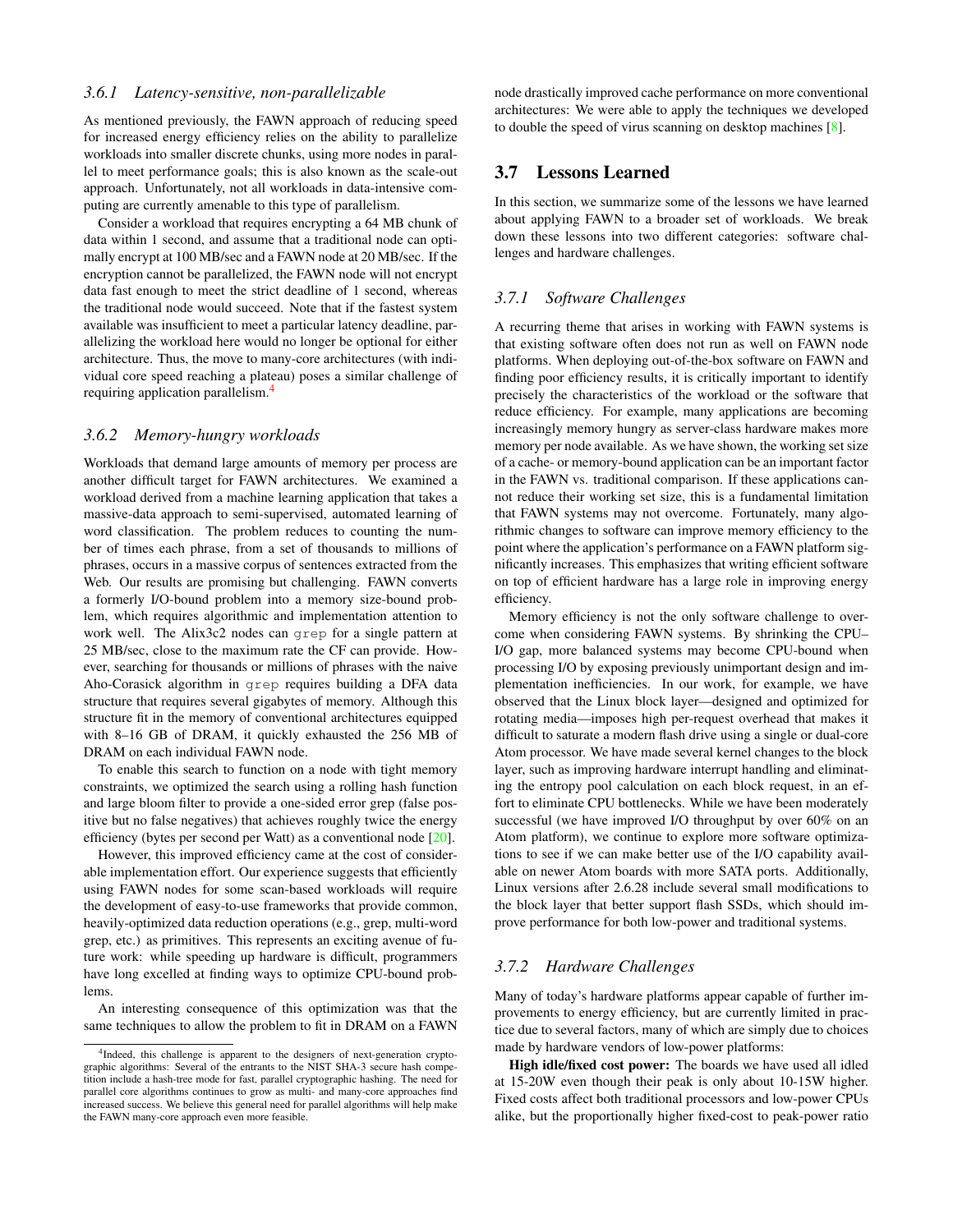on available Atom platforms diminishes some of the benefits of the low-power processor.

IO and bus limitations: When exploring the sort benchmark, we found it difficult to find systems that provided sufficient I/O to saturate the processor. Most Atom boards provided only two SATA drive connectors. While Supermicro recently released one with six ports, they were connected to the CPU over a bandwidth-limited DMI bus; this bus provides 10Gbps in each direction, which can support only four X25-E SSDs reading at 250MB/second. These limitations may reflect the fact that these processors are not aimed at the server market in which I/O typically receives more emphasis.

The market for ultra low power server systems has greatly expanded over the last several years, with companies such as SeaMicro, Marvell, Calxeda and ZT Systems all producing lowpower datacenter computing platforms. We expect many of the non-fundamental hardware challenges to disappear as competition drives further innovation, but many of the fundamental challenges (e.g., the unavoidable fixed power costs posed by having an onboard Ethernet chip or I/O controllers) will always play a large role in determining the most efficient balance and absolute speed of CPU and I/O on an energy-efficient platform.

# <span id="page-8-0"></span>4. IMPLICATIONS AND OUTLOOK

In Section [2,](#page-0-0) we outlined several power scaling trends for modern computer systems. Our workload evaluation in the previous section suggested that these trends hold for CPU in real systems—and that, as a result, using slower, simpler processors represents an opportunity to reduce the total power needed to solve a problem if that problem can be solved at a higher degree of parallelism.

In this section, we draw upon the memory scaling trends we discussed to present a vision for a future FAWN system: Individual "nodes" consisting of a single CPU chip with a modest number of relatively low-frequency cores, with a small amount of DRAM stacked on top of it, connected to a shared interconnect. This architecture is depicted in Figure [6.](#page-8-1) The reasons for such a choice are several:

Many, many cores: The first consequence of the scaling trends is clear: A future energy-efficient system for data-intensive workloads will have many, many cores, operating at quite modest frequencies. The limits of this architecture will be the degree to which algorithms can be parallelized (and/or load-balanced), and the static power draw imposed by CPU leakage currents and any hardware whose power draw does not decrease as the size and frequency of the cores decrease.

However, the move to many-core does not imply that individual chips must have modest capability. Indeed, both Intel and startups such as Tilera have demonstrated prototypes with 48–100 cores on a single chip. Such a design has the advantage of being able to cheaply interconnect cores on the same chip, but suffers from limited off-chip IO and memory bandwidth compared to the amount of CPU on chip.

Less memory, stacked: We chose a stacked DRAM approach because it provides three key advantages: Higher DRAM bandwidth, lower DRAM latency (perhaps half the latency of a traditional DIMM bus architecture) and lower DRAM power draw. The disadvantage is the limited amount of memory available per chip. Using the leading edge of today's DRAM technologies, an 8Gbit DRAM chip could be stacked on top of a small processor; 1GB of DRAM for a single or dual-core Atom is at the low end of an acceptable

<span id="page-8-1"></span>

Figure 6: Future FAWN vision: Many-core, low-frequency chip with stacked DRAM per core.

amount of memory for many workloads. From the matrix multiplication workload in the previous section, we expect that this decision will result in a similar efficiency "flip-flop": Workloads that fit in memory on a single FAWN node with 1GB of DRAM would run much more efficiently than they would on a comparable large node, but the FAWN node would be less efficient for the range of problems that exceed 1GB but are small enough to fit in DRAM on a more conventional server.

However, the challenges posed by this architecture raise several issues:

Optimization back in vogue: Software efficiency was once a community focus: ekeing every last drop of performance or resource from a system was a laudable goal. With the rapid growth of data-intensive computing and a reliance on Moore's law, today's developers are less likely to optimize resource utilization, instead focusing on scalability at the detriment of node efficiency [\[3\]](#page-9-3). Instead, the focus has been on scalability, reliability, manageability, and programmability of clusters. With a FAWN-like architecture, each node has fewer resources, making the job of the programmers harder. Our prior work has shown that the limited amount of memory per node has required the design of new algorithms [\[20\]](#page-10-11) and careful balance of performance and memory footprint for inmemory hashtables [\[2\]](#page-9-1). These difficulties are compounded by the higher expected node count in FAWN architectures—not only does resource utilization become more important, these architectures will *further* stress scalability, reliability, and manageability.

Heterogeneity: The existence of problems for which conventional server architectures still reign suggests that clusters must embrace heterogeneity in computing resources. Today's large-scale systems already must deal with heterogeneity because of arbitrary node failures and cluster purchasing schedules, but the existence of more energy-efficient, slower nodes will require that application and infrastructure software treat them as first-class resources with energy metrics playing a larger role in resource allocation decisions.

Metrics: We have so far evaluated energy efficiency in work done per Joule, which combines performance and power together as the only metrics. However, energy's impact on data-intensive computing is more broad—recent work has shown that platforms such as the Atom have other externalities, such as increased variability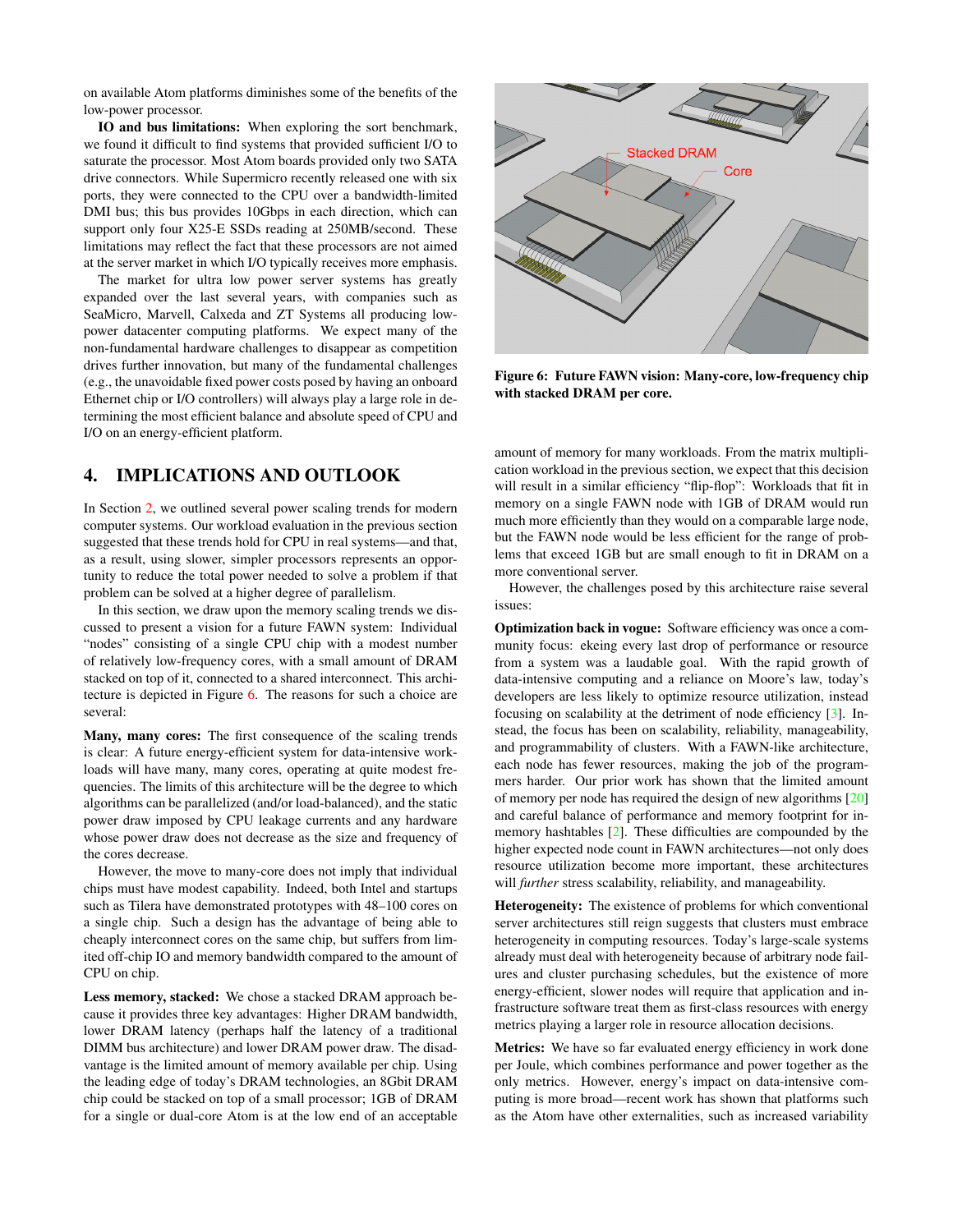and latency, which affects service level agreements and other such quality of service metrics [\[21\]](#page-10-13). Indeed, we believe a better, general metric to focus on improving is "Quality of Service per Joule" (QoS/J), which captures average, worst-case and baseline performance requirements in one metric. A focus of our ongoing work is to improve Quality of Service per Joule without microarchitectural redesigns (when possible), and also to carefully devise metrics to properly capture and quantify these more difficult externalities.

# 5. RELATED WORK

FAWN follows in a long tradition of ensuring that systems are balanced in the presence of scaling challenges and of designing systems to cope with the performance challenges imposed by hardware architectures.

System Architectures: JouleSort [\[23\]](#page-10-14) is a recent energy efficiency benchmark; its authors developed a SATA disk-based "balanced" system coupled with a low-power (34 W) CPU that significantly out-performed prior systems in terms of records sorted per joule. The results from this earlier work match our own in finding that a low-power CPU is easier to balance against I/O to achieve efficient sorting performance.

More recently, several projects have begun using low-power processors for datacenter workloads to reduce energy consumption [\[7,](#page-10-15) [19,](#page-10-16) [11,](#page-10-17) [27,](#page-10-18) [14,](#page-10-19) [18\]](#page-10-20). The Gordon [\[7\]](#page-10-15) hardware architecture argues for pairing an array of flash chips and DRAM with lowpower CPUs for low-power data intensive computing. A primary focus of their work is on developing a Flash Translation Layer suitable for pairing a single CPU with several raw flash chips. Simulations on general system traces indicate that this pairing can provide improved energy efficiency. CEMS [\[14\]](#page-10-19), AmdahlBlades [\[27\]](#page-10-18), and Microblades [\[18\]](#page-10-20) also leverage low-cost, low-power commodity components as a building block for datacenter systems, similarly arguing that this architecture can provide the highest work done per dollar and work done per joule. Microsoft has recently begun exploring the use of a large cluster of low-power systems called Marlowe [\[19\]](#page-10-16). This work focuses on taking advantage of the very low-power sleep states provided by this chipset (between 2–4 W) to turn off machines and migrate workloads during idle periods and low utilization, initially targeting the Hotmail service. We believe these advantages would also translate well to FAWN, where a lull in the use of a FAWN cluster would provide the opportunity to significantly reduce average energy consumption in addition to the already-reduced peak energy consumption that FAWN provides. Dell recently begun shipping VIA Nano-based servers consuming 20–30 W each for large webhosting services [\[11\]](#page-10-17).

Considerable prior work has examined ways to tackle the "memory wall." The Intelligent RAM (IRAM) project combined CPUs and memory into a single unit, with a particular focus on energy efficiency [\[6\]](#page-10-21). An IRAM-based CPU could use a quarter of the power of a conventional system to serve the same workload, reducing total system energy consumption to 40%. FAWN takes a thematically similar view—placing smaller processors very near flash—but with a significantly different realization. Notably, our vision for a future FAWN with stacked DRAM grows closer to the IRAM vision, though avoiding the embedded DRAM that plagued the IRAM implementation. Similar efforts, such as the Active Disk project [\[22\]](#page-10-22), focused on harnessing computation close to disks. Schlosser et al. proposed obtaining similar benefits from coupling MEMS with CPUs [\[24\]](#page-10-23).

Sleeping: A final set of research examines how and when to put machines to sleep. Broadly speaking, these approaches examine the CPU, the disk, and the entire machine. We believe that the FAWN approach compliments them well. Because of the data-intensive focus of FAWN, we focus on several schemes for sleeping disks: Hibernator [\[31\]](#page-10-24), for instance, focuses on large but low-rate OLTP database workloads (a few hundred queries/sec). Ganesh et al. proposed using a log-structured filesystem so that a striping system could perfectly predict which disks must be awake for writing [\[12\]](#page-10-25). Finally, Pergamum [\[26\]](#page-10-26) used nodes much like our FAWN nodes to attach to spun-down disks for archival storage purposes, noting that the nodes consume much less power when asleep. The system achieved low power, though its throughput was limited by the nodes' Ethernet.

# 6. CONCLUSION

This paper presented the computing trends that motivate our Fast Array of Wimpy Nodes (FAWN) architecture, focusing on the continually increasing CPU-Memory and CPU-I/O gap and the superlinear increase in power vs. single-component speed. Our evaluation of a variety of workloads, from worst-case seek-bound I/O workloads to pure CPU or memory benchmarks, suggests that overall, lower frequency nodes can be substantially more energy efficient than more conventional high-performance CPUs. The exceptions lie in problems that cannot be parallelized or whose working set size cannot be split to fit in the cache or memory available to the smaller nodes. These trends point to a realistic, but difficult, path for energy efficient computing: Accepting tight constraints on per-node performance, cache, and memory capacity, together with using algorithms that scale to an order of magnitude more processing elements. While many data-intensive workloads may fit this model nearly out-of-the-box, others may require substantial algorithmic and implementation changes.

# Acknowledgments

We thank Jason Campbell for feedback that improved the clarity of this paper. We would also like to thank Ken Mai for his help with understanding memory trends. Amar Phanishayee contributed extensively to the design and implementation of the FAWN-KV key value system used for several of the experiments described in Section [3.3.](#page-3-1) We would also like to thank Kanat Tangwongsan for his aid in developing the matrix multiply benchmark used in this work. This work was supported in part by gifts from Network Appliance, Google, and Intel Corporation, and by grants CNS-0619525 and CCF-0964474 from the National Science Foundation.

# References

- <span id="page-9-2"></span>[1] Flexible I/O Tester. [http://freshmeat.net/projects/](http://freshmeat.net/projects/fio/) [fio/](http://freshmeat.net/projects/fio/).
- <span id="page-9-1"></span>[2] David G. Andersen, Jason Franklin, Michael Kaminsky, Amar Phanishayee, Lawrence Tan, and Vijay Vasudevan. FAWN: A fast array of wimpy nodes. In *Proc. 22nd ACM Symposium on Operating Systems Principles (SOSP)*, Big Sky, MT, October 2009.
- <span id="page-9-3"></span>[3] Eric Anderson and Joseph Tucek. Efficiency matters! In *Proc. Hot-Storage*, Big Sky, MT, October 2009.
- <span id="page-9-0"></span>[4] Luiz André Barroso and Urs Hölzle. The case for energy-proportional computing. *Computer*, 40(12):33–37, 2007.